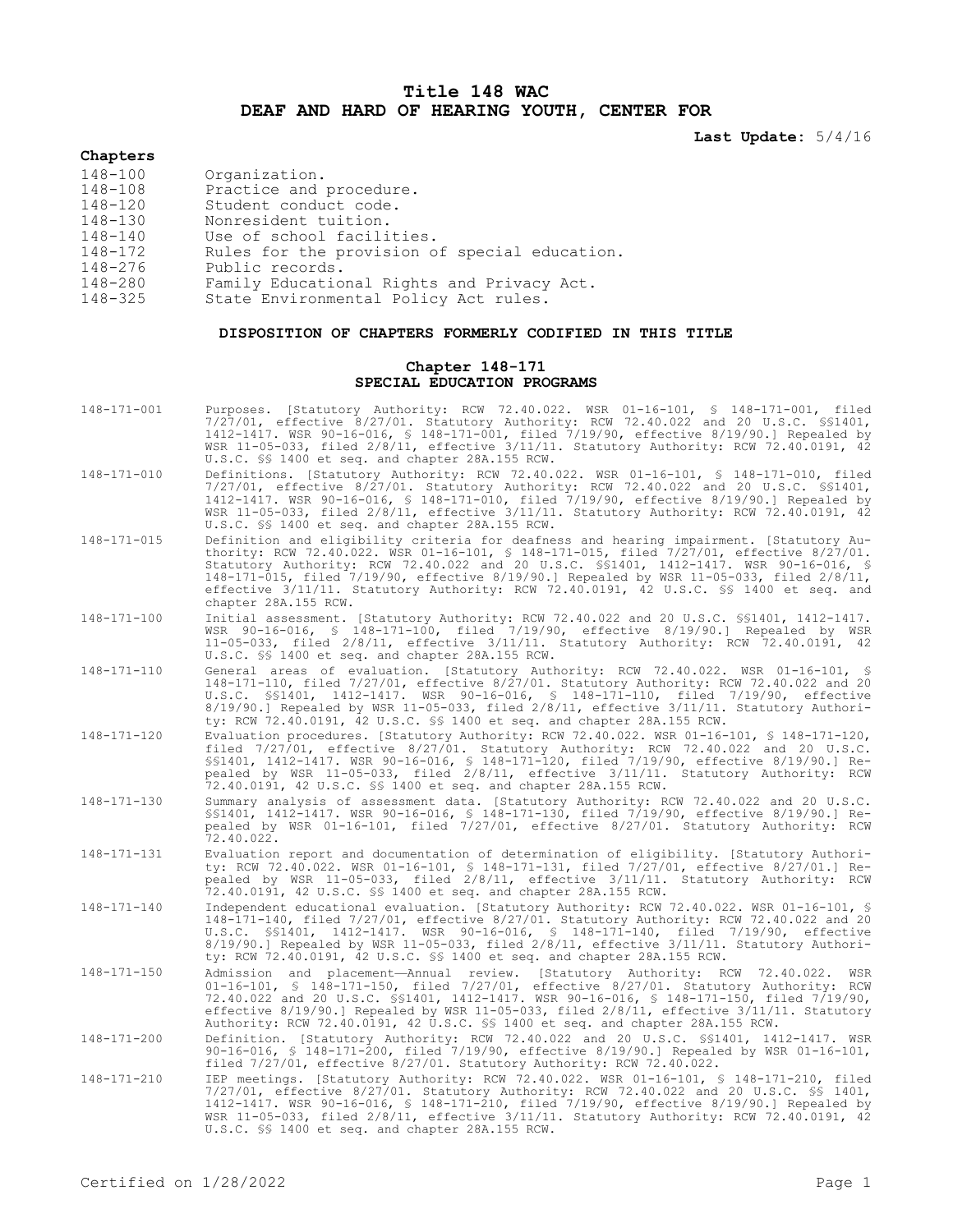148-171-220 Participants in IEP meetings. [Statutory Authority: RCW 72.40.022. WSR 01-16-101, § 148-171-220, filed 7/27/01, effective 8/27/01. Statutory Authority: RCW 72.40.022 and 20 U.S.C. §§ 1401, 1412-1417. WSR 90-16-016, § 148-171-220, filed 7/19/90, effective 8/19/90.] Repealed by WSR 11-05-033, filed 2/8/11, effective 3/11/11. Statutory Authority: RCW 72.40.0191, 42 U.S.C. §§ 1400 et seq. and chapter 28A.155 RCW.

148-171-230 Parent participation and involvement. [Statutory Authority: RCW 72.40.022. WSR 01-16-101, § 148-171-230, filed 7/27/01, effective 8/27/01. Statutory Authority: RCW 72.40.022 and 20 U.S.C. §§ 1401, 1412-1417. WSR 90-16-016, § 148-171-230, filed 7/19/90, effective 8/19/90.] Repealed by WSR 11-05-033, filed 2/8/11, effective 3/11/11. Statutory Authority: RCW 72.40.0191, 42 U.S.C. §§ 1400 et seq. and chapter 28A.155 RCW.

- 148-171-240 Individualized education program. [Statutory Authority: RCW 72.40.022. WSR 01-16-101, § 148-171-240, filed 7/27/01, effective 8/27/01. Statutory Authority: RCW 72.40.022 and 20 U.S.C. §§ 1401, 1412-1417. WSR 90-16-016, § 148-171-240, filed 7/19/90, effective 8/19/90.] Repealed by WSR 11-05-033, filed 2/8/11, effective 3/11/11. Statutory Authority: RCW 72.40.0191, 42 U.S.C. §§ 1400 et seq. and chapter 28A.155 RCW.
- 148-171-242 Individualized education program—Implementation. [Statutory Authority: RCW 72.40.022. WSR 01-16-101, § 148-171-242, filed 7/27/01, effective 8/27/01.] Repealed by WSR 11-05-033, filed 2/8/11, effective 3/11/11. Statutory Authority: RCW 72.40.0191, 42 U.S.C. §§ 1400 et seq. and chapter 28A.155 RCW.

148-171-244 Individualized education program—Development, review, revision—Consideration of special factors. [Statutory Authority: RCW 72.40.022. WSR 01-16-101, § 148-171-244, filed 7/27/01, effective 8/27/01.] Repealed by WSR 11-05-033, filed 2/8/11, effective 3/11/11. Statutory Authority: RCW 72.40.0191, 42 U.S.C. §§ 1400 et seq. and chapter 28A.155 RCW.

148-171-400 Annual review of placement and student progress—Program evaluation. [Statutory Authority: RCW 72.40.022 and 20 U.S.C. §§1401, 1412-1417. WSR 90-16-016, § 148-171-400, filed 7/19/90, effective 8/19/90.] Repealed by WSR 01-16-101, filed 7/27/01, effective 8/27/01. Statutory Authority: RCW 72.40.022.

- 148-171-410 Reevaluation. [Statutory Authority: RCW 72.40.022. WSR 01-16-101, § 148-171-410, filed 7/27/01, effective 8/27/01. Statutory Authority: RCW 72.40.022 and 20 U.S.C. §§ 1401, 1412-1417. WSR 90-16-016, § 148-171-410, filed 7/19/90, effective 8/19/90.] Repealed by WSR 11-05-033, filed 2/8/11, effective 3/11/11. Statutory Authority: RCW 72.40.0191, 42 U.S.C. §§ 1400 et seq. and chapter 28A.155 RCW.
- 148-171-420 Reassessment purposes. [Statutory Authority: RCW 72.40.022 and 20 U.S.C. §§1401, 1412-1417. WSR 90-16-016, § 148-171-420, filed 7/19/90, effective 8/19/90.] Repealed by WSR 01-16-101, filed 7/27/01, effective 8/27/01. Statutory Authority: RCW 72.40.022.

148-171-430 Reassessment notice. [Statutory Authority: RCW 72.40.022 and 20 U.S.C. §§1401, 1412-1417. WSR 90-16-016, § 148-171-430, filed 7/19/90, effective 8/19/90.] Repealed by WSR 01-16-101, filed 7/27/01, effective 8/27/01. Statutory Authority: RCW 72.40.022.

- 148-171-500 When prior notice must be given. [Statutory Authority: RCW 72.40.022. WSR 01-16-101, § 148-171-500, filed 7/27/01, effective 8/27/01. Statutory Authority: RCW 72.40.022 and 20 U.S.C. §§1401, 1412-1417. WSR 90-16-016, § 148-171-500, filed 7/19/90, effective 8/19/90.] Repealed by WSR 11-05-033, filed 2/8/11, effective 3/11/11. Statutory Authority: RCW 72.40.0191, 42 U.S.C. §§ 1400 et seq. and chapter 28A.155 RCW.
- 148-171-510 Contents of prior written notice. [Statutory Authority: RCW 72.40.022. WSR 01-16-101, § 148-171-510, filed 7/27/01, effective 8/27/01. Statutory Authority: RCW 72.40.022 and 20 U.S.C. §§1401, 1412-1417. WSR 90-16-016, § 148-171-510, filed 7/19/90, effective 8/19/90.] Repealed by WSR 11-05-033, filed 2/8/11, effective 3/11/11. Statutory Authority: RCW 72.40.0191, 42 U.S.C. §§ 1400 et seq. and chapter 28A.155 RCW.
- 148-171-512 Parent consent. [Statutory Authority: RCW 72.40.022. WSR 01-16-101, § 148-171-512, filed 7/27/01, effective 8/27/01.] Repealed by WSR 11-05-033, filed 2/8/11, effective 3/11/11. Statutory Authority: RCW 72.40.0191, 42 U.S.C. §§ 1400 et seq. and chapter 28A.155 RCW.
- 148-171-514 Transfer of parental rights at age of majority. [Statutory Authority: RCW 72.40.022. WSR 01-16-101, § 148-171-514, filed 7/27/01, effective 8/27/01.] Repealed by WSR 11-05-033, filed 2/8/11, effective 3/11/11. Statutory Authority: RCW 72.40.0191, 42 U.S.C. §§ 1400 et seq. and chapter 28A.155 RCW.
- 148-171-550 Mediation. [Statutory Authority: RCW 72.40.022. WSR 01-16-101, § 148-171-550, filed 7/27/01, effective 8/27/01.] Repealed by WSR 11-05-033, filed 2/8/11, effective 3/11/11. Statutory Authority: RCW 72.40.0191, 42 U.S.C. §§ 1400 et seq. and chapter 28A.155 RCW.

148-171-600 Right to initiate. [Statutory Authority: RCW 72.40.022 and 20 U.S.C. §§1401, 1412-1417. WSR 90-16-016, § 148-171-600, filed 7/19/90, effective 8/19/90.] Repealed by WSR 01-16-101, filed 7/27/01, effective 8/27/01. Statutory Authority: RCW 72.40.022.

- 148-171-601 Due process rights and procedures. [Statutory Authority: RCW 72.40.022. WSR 01-16-101, § 148-171-601, filed 7/27/01, effective 8/27/01.] Repealed by WSR 11-05-033, filed 2/8/11, effective 3/11/11. Statutory Authority: RCW 72.40.0191, 42 U.S.C. §§ 1400 et seq. and chapter 28A.155 RCW.
- 148-171-605 Request for hearing, notice by parent. [Statutory Authority: RCW 72.40.022. WSR 01-16-101, § 148-171-605, filed 7/27/01, effective 8/27/01.] Repealed by WSR 11-05-033, filed 2/8/11, effective 3/11/11. Statutory Authority: RCW 72.40.0191, 42 U.S.C. §§ 1400 et seq. and chapter 28A.155 RCW.

148-171-610 Hearing rights. [Statutory Authority: RCW 72.40.022 and 20 U.S.C. §§1401, 1412-1417. WSR 90-16-016, § 148-171-610, filed 7/19/90, effective 8/19/90.] Repealed by WSR 01-16-101, filed 7/27/01, effective 8/27/01. Statutory Authority: RCW 72.40.022.

- 148-171-620 Timeline for decision. [Statutory Authority: RCW 72.40.022 and 20 U.S.C. §§1401, 1412-1417. WSR 90-16-016, § 148-171-620, filed 7/19/90, effective 8/19/90.] Repealed by WSR 01-16-101, filed 7/27/01, effective 8/27/01. Statutory Authority: RCW 72.40.022.
- 148-171-630 Petition for review. [Statutory Authority: RCW 72.40.022 and 20 U.S.C. §§1401, 1412-1417. WSR 90-16-016, § 148-171-630, filed 7/19/90, effective 8/19/90.] Repealed by WSR 01-16-101, filed 7/27/01, effective 8/27/01. Statutory Authority: RCW 72.40.022.
- 148-171-640 Student's status during proceedings. [Statutory Authority: RCW 72.40.022 and 20 U.S.C. §§1401, 1412-1417. WSR 90-16-016, § 148-171-640, filed 7/19/90, effective 8/19/90.] Re-